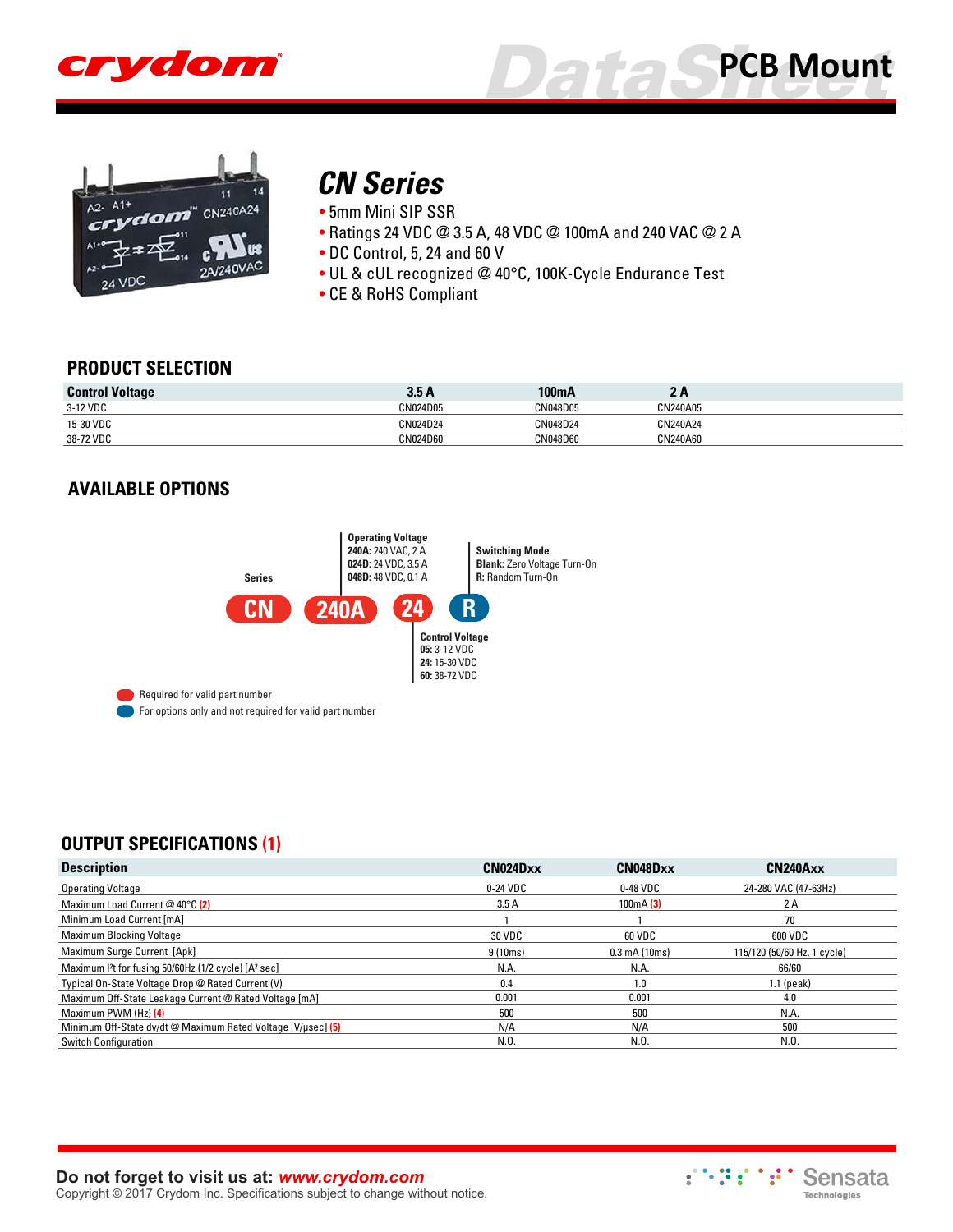

#### **INPUT SPECIFICATIONS FOR CN024 (1)**

| <b>Description</b>           | <b>CN024D05</b> | <b>CN024D24</b> | <b>CN024D60</b> |  |
|------------------------------|-----------------|-----------------|-----------------|--|
| <b>Control Voltage Range</b> | 3.0-12 VDC      | 15-30 VDC       | 38-72 VDC       |  |
| Must Turn On Voltage         | 3.0 VDC         | <b>15 VDC</b>   | <b>38 VDC</b>   |  |
| Must Turn Off Voltage        | 1.0 VDC         | 5 VDC           | 5 VDC           |  |
| Nominal Input Impedance      | 500 Ohm         | 3.5K 0hm        | 20K Ohm         |  |
| <b>Typical Input Current</b> | 10mA @ 5 VDC    | 7mA @ 24 VDC    | 3mA@60 VDC      |  |
| Typical Turn-On Time [µsec]  | 120             | 350             | 400             |  |
| Typical Turn-Off Time [usec] | 100             | 80              | 70              |  |

#### **INPUT SPECIFICATIONS FOR CN048 (1)**

| <b>Description</b>           | <b>CN048D05</b> | <b>CN048D24</b> | <b>CN048D60</b> |  |
|------------------------------|-----------------|-----------------|-----------------|--|
| <b>Control Voltage Range</b> | 3.0-12 VDC      | 16-30 VDC       | 38-72 VDC       |  |
| Must Turn On Voltage         | 3.0 VDC         | <b>16 VDC</b>   | 38 VDC          |  |
| Must Turn Off Voltage        | 1.0 VDC         | 5 VDC           | 5 VDC           |  |
| Nominal Input Impedance      | 1.25K Ohm       | 3.5K 0hm        | 20K Ohm         |  |
| <b>Typical Input Current</b> | 4mA@5VDC        | 5mA @ 24 VDC    | 3mA @ 60 VDC    |  |
| Typical Turn-On Time [µsec]  | 20              | 20              | 20              |  |
| Typical Turn-Off Time [µsec] | 130             | 130             | 130             |  |

#### **INPUT SPECIFICATIONS FOR CN240 (1)**

| <b>Description</b>                     | <b>CN240A05</b> | <b>CN240A24</b> | <b>CN240A60</b> |
|----------------------------------------|-----------------|-----------------|-----------------|
| <b>Control Voltage Range</b>           | 3.0-12 VDC      | 15-30 VDC       | 38-72 VDC       |
| Must Turn On Voltage                   | 3.0 VDC         | 15 VDC          | <b>38 VDC</b>   |
| Must Turn Off Voltage                  | 1.0 VDC         | 5 VDC (6)       | 5 VDC           |
| Nominal Input Impedance                | 240 Ohm         | 3.5K 0hm        | 20K Ohm         |
| <b>Typical Input Current</b>           | 15mA@5VDC       | 6mA@24 VDC      | 4mA @ 60 VDC    |
| Typical Turn-On Time [µsec] <b>(6)</b> | 1/2 Cycle       | 1/2 Cycle       | 1/2 Cycle       |
| Typical Turn-Off Time [usec]           | 1/2 Cycle       | 1/2 Cycle       | 1/2 Cycle       |

#### **GENERAL SPECIFICATIONS (1)**

| <b>Description</b>                              | <b>Parameters</b>       |
|-------------------------------------------------|-------------------------|
| Dielectric Strength, Input/Output (50/60Hz) (7) | 2.5KV                   |
| Maximum Capacitance, Input/Output               | $1.5$ pF                |
| <b>Ambient Operating Temperature Range</b>      | -20 to $80^{\circ}$ C   |
| Ambient Storage Temperature Range               | -20 to 100 $^{\circ}$ C |
| Weight (typical)                                | $0.14$ oz. $(4.05q)$    |
| <b>Housing Material</b>                         | UL 94 VO                |
| Overvoltage Category                            | Ш                       |
| <b>Polution Degree</b>                          |                         |
| Degree of protection (Encapsulation)            | <b>IP67</b>             |

#### **GENERAL NOTES**

**(1)** All parameters at 25°C unless otherwise specified.

**(2)** Off-State dv/dt test method per EIA/NARM standard RS-443, paragraph 13.11.1

**(3)** Turn-On time for random turn-on versions is 0.01 msec (DC control Models).

**(4)** Operating frequency above 500Hz will damage the SSR (DC output only). **(5)** Off-state dv/dt test method per EIA/NARM standard RS-443, paragraph 13.11.1

**(6)** Turn-on time for random turn-on version is 0.1msec.

**(7)** 3.75KV for CN048Dxx



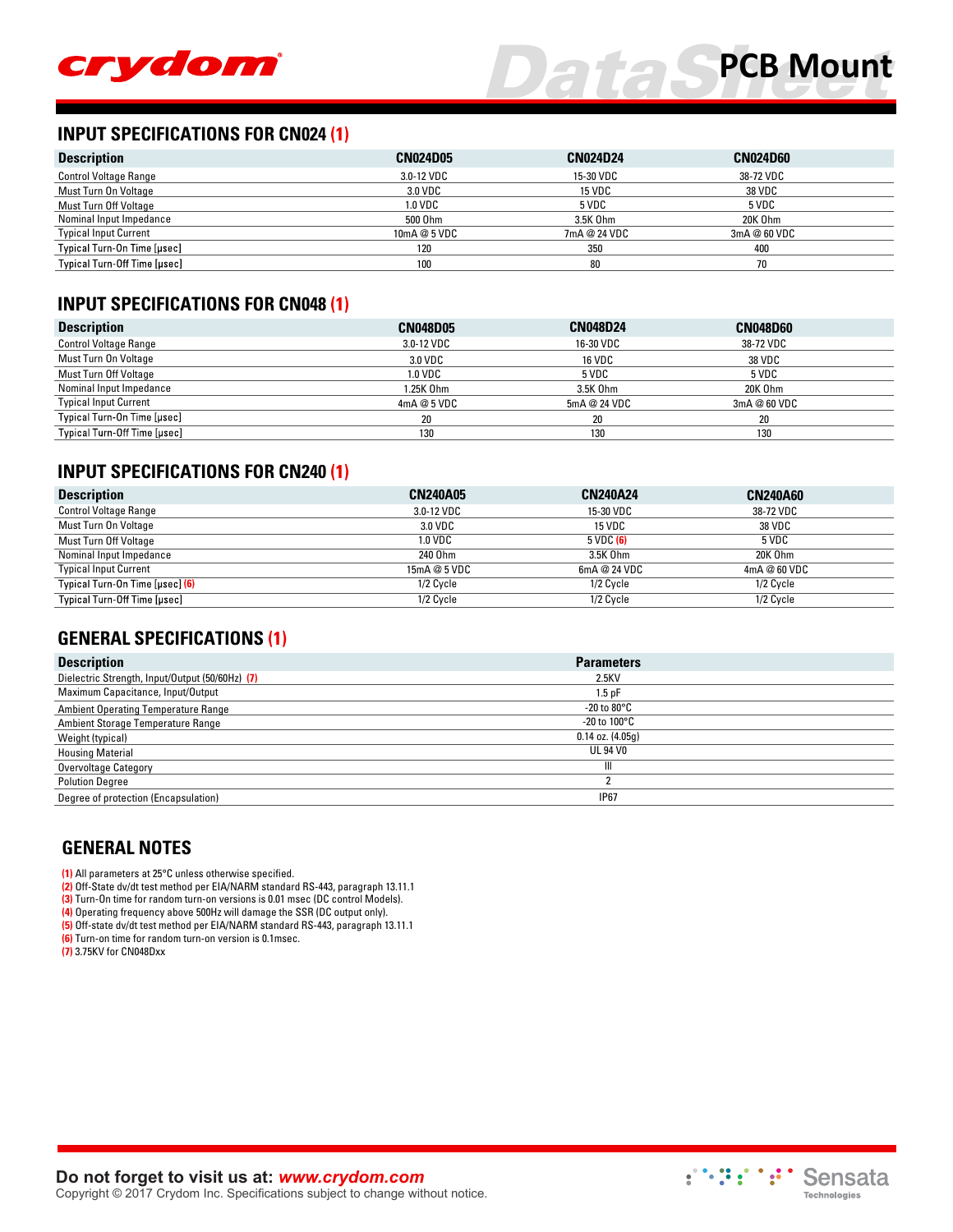



#### **THERMAL DERATE INFORMATION**



#### **MECHANICAL SPECIFICATIONS**

Tolerances: ±0.02 in / 0.5 mm All dimensions are in: inches [millimeters]



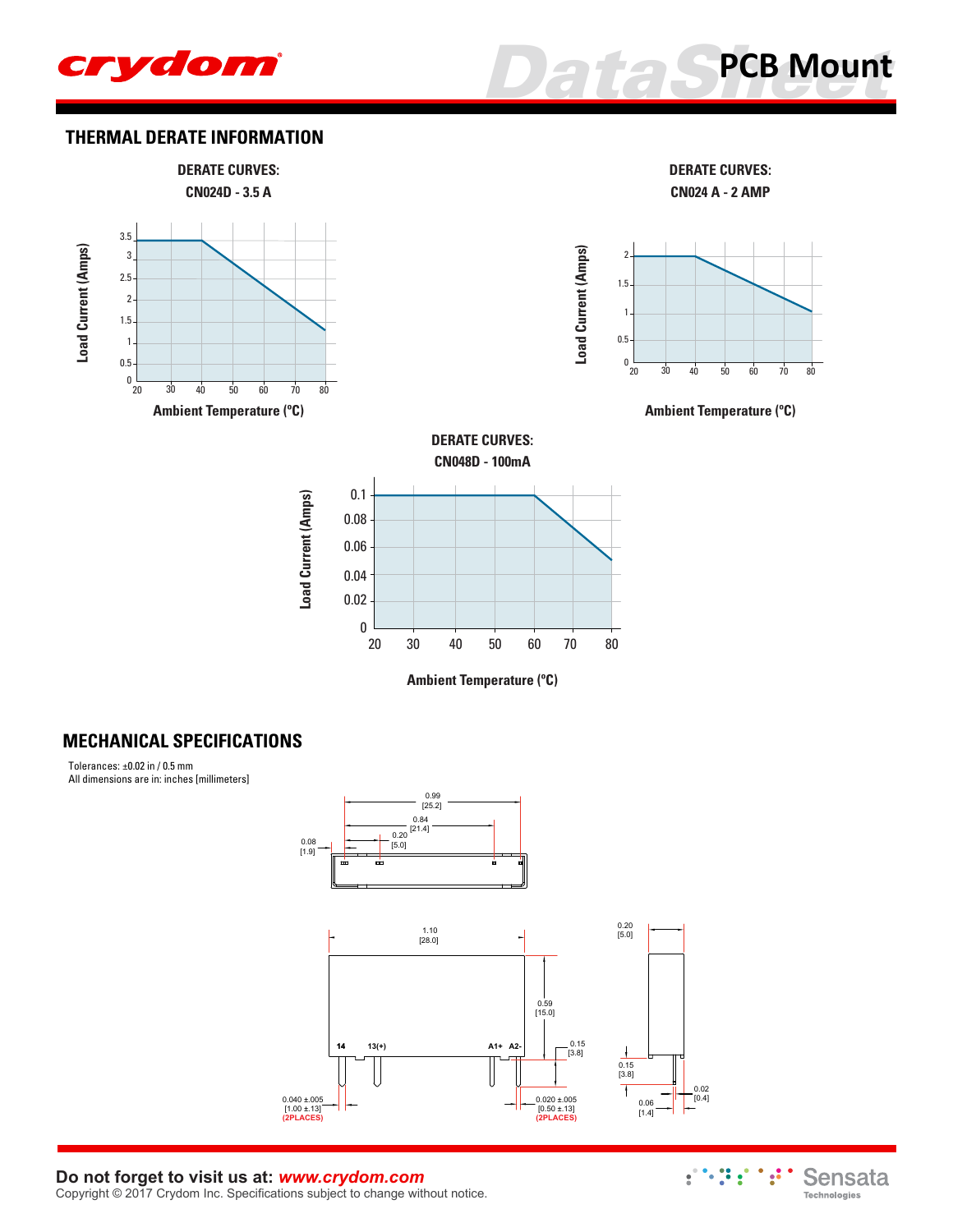

# **[PCB Mount](http://www.crydom.com/en/products/pcb-mount.shtml)**

#### **AGENCY APPROVALS**

Designed in accordance with the requirements of IEC 62314



#### **ACCESSORIES**

### **DRSCN05, DRSCN24 CNLB, CNLN, CNL2** *DRSCN Series DIN Rail Mountable Sockets ID Marker Strips*



#### **RELAY/SOCKET COMPATIBILITY (G, H)**



- **(G)** Installing a CN Series solid state relay in a socket that does not have matching input/output specifications may result in non-operation or damage to either the relay, socket or both.
- **(H)** Maximum output rating for DRSCN Series sockets is 250 V / 6 Amps regardless of chosen SSR.







#### *Blank Strips*

Part no.: CNLB A package of 10 plastic strips comprising 10 individual unprinted markers which can be placed on sockets' terminal block for easy identification during the use of multiple units.

#### *Numbered 1 to 10 Strips*

Part no.: CNLN A package of 10 plastic strips comprising 10 markers printed individually from 1 to 10 which can be placed on sockets' terminal block for easy identification during the use of multiple units.

#### *Numbered 11 to 20 Strips*

during the use of multiple units.

Part no.: CNL2 A package of 10 plastic strips comprising 10 markers printed individually from 11 to 20 which can be placed on sockets' terminal block for easy identification



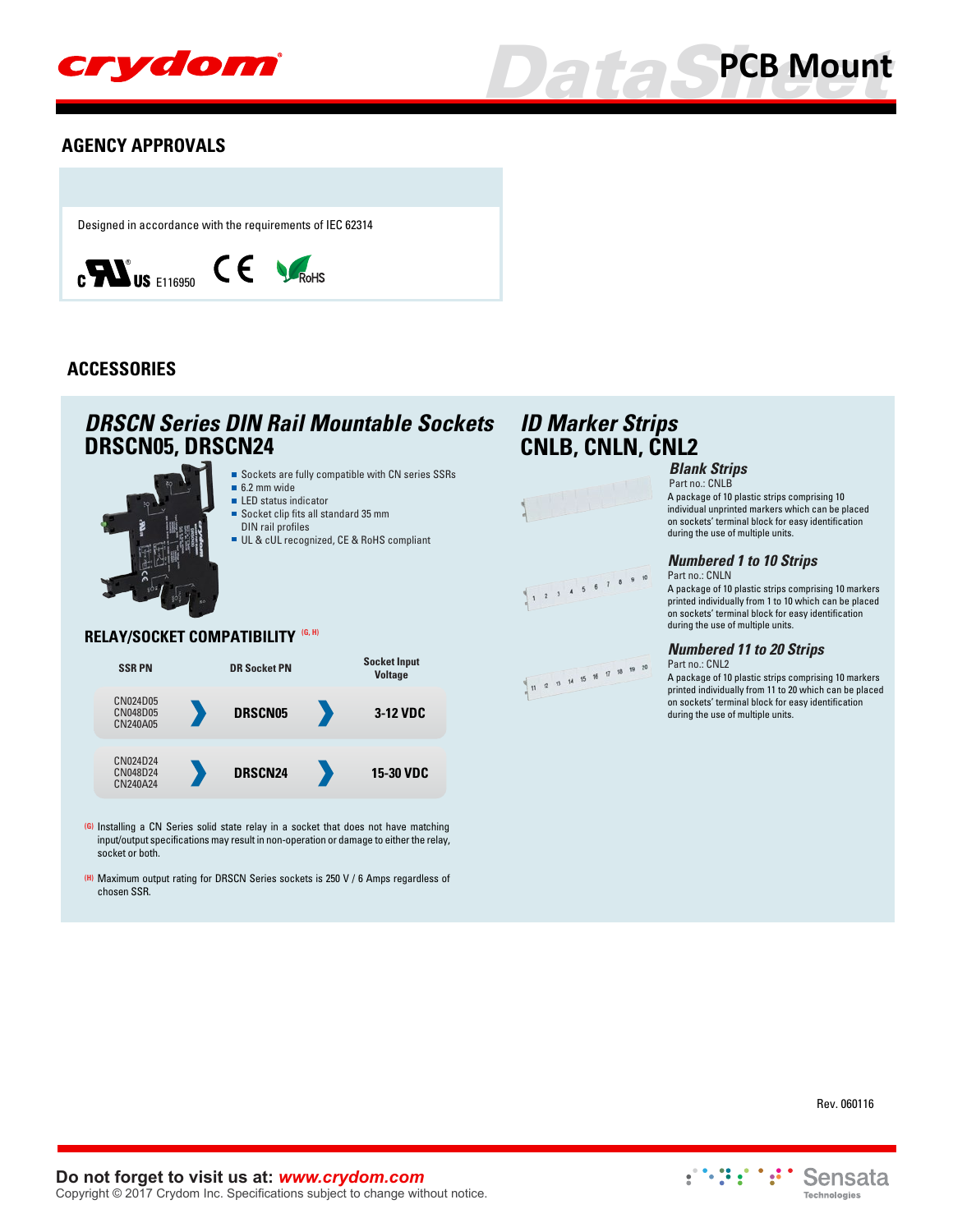

 $\Gamma$ 

| <b>HAZARD OF</b><br><b>RIESGO DE</b><br><b>ELECTRIC</b><br><b>DESCARGA</b><br><b>ELECTRICA O</b><br>SHOCK,<br><b>EXPLOSION,</b><br><b>EXPLOSION.</b><br>OR ARC FLASH.<br>• Desconectar<br>• Disconnect all<br>todos los<br>power before<br>suministros de<br>installing or<br>energia a este<br>working with<br>equipo antes<br>this equipment.<br>de trabajar<br>con este equipo.<br>• Verify all<br>connections<br>• Verificar todas<br>and replace all<br>las conexiones<br>covers before<br>y colocar todas<br>turning on<br>las tapas antes<br>power.<br>de energizer<br>el equipo.<br><b>Failure to follow</b><br>these<br>EI.<br>instructions will<br>incumplimiento<br>result in death<br>de estas<br>or serious injury.<br>instrucciones<br>puede provocar<br>la muerte o<br>lesiones serias. | <b>RISQUE DE</b><br><b>DESCHARGE</b><br><b>ELECTRIQUE</b><br><b>OU EXPLOSION</b><br>$\bullet$ Eteindre<br>toutes les<br>sources<br>d'énergie de<br>cet appareil<br>avant de<br>travailler<br>dessus de cet<br>appareil<br>• Vérifier tous<br>connections, et<br>remettre tous<br>couverts en<br>olace avant de<br>mettre sous<br>De non-suivi de<br>ces instructions<br>provoquera la<br>mort ou des<br>lésions sérieuses<br>sérieuses. | <b>GEFAHR EINES</b><br><b>ELEKTRISCHE</b><br><b>N SCHLAGES</b><br><b>ODER EINER</b><br><b>EXPLOSION.</b><br>• Stellen Sie<br>jeglichen<br>Strom ab, der<br>dieses Gerät<br>versorgt, bevor<br>Sie an dem<br>Gerät Arbeiten<br>durchführen<br>$\bullet$ Vor dem<br>Drehen auf<br>Energie alle<br>Anschlüsse<br>überprüfen<br>und alle<br>Abdeckungen<br>ersetzen.<br>Unterlassung<br>dieser<br>Anweisungen<br>können zum<br>Tode oder zu<br>schweren<br>Verletzungen<br>führen. | DANGER / PELIGRO / DANGER /GEFAHR / PERICOLO / 危险<br><b>RISCHIO DI</b><br><b>SCOSSA</b><br><b>ELETTRICA O</b><br>DELL'ESPLOSIONE.<br>• Spenga tutta<br>l'alimentazione<br>che fornisce<br>questa<br>apparecchiatura<br>prima di lavorare<br>a questa<br>apparecchiatura<br>• Verificare tutti<br><i>i</i> collegamenti<br>e sostituire<br>tutte le coperture<br>prima<br>dell'accensione<br>L'omissione di<br>queste istruzioni<br>provocherà la<br>morte o<br>lesioni serie | 存在电击、<br>爆炸或电弧<br>闪烁危险<br>• 在操作此设<br>备之前请先<br>关闭电源。<br>若不遵守这些说明,<br>可能会导致严重的<br>人身伤害甚至死亡。 |
|--------------------------------------------------------------------------------------------------------------------------------------------------------------------------------------------------------------------------------------------------------------------------------------------------------------------------------------------------------------------------------------------------------------------------------------------------------------------------------------------------------------------------------------------------------------------------------------------------------------------------------------------------------------------------------------------------------------------------------------------------------------------------------------------------------|-----------------------------------------------------------------------------------------------------------------------------------------------------------------------------------------------------------------------------------------------------------------------------------------------------------------------------------------------------------------------------------------------------------------------------------------|--------------------------------------------------------------------------------------------------------------------------------------------------------------------------------------------------------------------------------------------------------------------------------------------------------------------------------------------------------------------------------------------------------------------------------------------------------------------------------|------------------------------------------------------------------------------------------------------------------------------------------------------------------------------------------------------------------------------------------------------------------------------------------------------------------------------------------------------------------------------------------------------------------------------------------------------------------------------|-------------------------------------------------------------------------------------------|
|--------------------------------------------------------------------------------------------------------------------------------------------------------------------------------------------------------------------------------------------------------------------------------------------------------------------------------------------------------------------------------------------------------------------------------------------------------------------------------------------------------------------------------------------------------------------------------------------------------------------------------------------------------------------------------------------------------------------------------------------------------------------------------------------------------|-----------------------------------------------------------------------------------------------------------------------------------------------------------------------------------------------------------------------------------------------------------------------------------------------------------------------------------------------------------------------------------------------------------------------------------------|--------------------------------------------------------------------------------------------------------------------------------------------------------------------------------------------------------------------------------------------------------------------------------------------------------------------------------------------------------------------------------------------------------------------------------------------------------------------------------|------------------------------------------------------------------------------------------------------------------------------------------------------------------------------------------------------------------------------------------------------------------------------------------------------------------------------------------------------------------------------------------------------------------------------------------------------------------------------|-------------------------------------------------------------------------------------------|

|                                                                                                                                                                                                                                                                                        | WARNING / AVERTISSEMENT / WARNUNG /ADVERTENCIA / AVVERTENZA / 警告                                                                                                                                                                                                                            |                                                                                                                                                                                                                      |  |  |  |  |  |  |
|----------------------------------------------------------------------------------------------------------------------------------------------------------------------------------------------------------------------------------------------------------------------------------------|---------------------------------------------------------------------------------------------------------------------------------------------------------------------------------------------------------------------------------------------------------------------------------------------|----------------------------------------------------------------------------------------------------------------------------------------------------------------------------------------------------------------------|--|--|--|--|--|--|
| <b>RISK OF MATERIAL DAMAGE AND HOT</b><br><b>ENCLOSURE</b>                                                                                                                                                                                                                             | <b>RISQUE DE DOMMAGE MATERIEL ET DE</b><br><b>SURCHAUFFE DU BOITIER</b>                                                                                                                                                                                                                     | <b>GEFAHR VON MATERIALSCHÄDEN UND</b><br><b>GEHÄUSEERHITZUNG</b>                                                                                                                                                     |  |  |  |  |  |  |
| • The product's side panels may be hot, allow<br>the product to cool before touching.<br>• Follow proper mounting instructions including<br>torque values.<br>. Do not allow liquids or foreign objects to enter<br>this product.                                                      | • Les panneaux latéraux du produit peuvent être<br>chauds. Laisser le produit refroidir avant de le<br>toucher.<br>• Respecter les consignes de montage, et<br>notamment les couples de serrage.<br>• Ne pas laisser pénétrer de liquide ni de corps<br>étrangers à l'intérieur du produit. | • Die Seitenwände können heiß sein. Lassen Sie<br>das Produkt abkühlen, bevor Sie es berühren.<br>• Beachten Sie die Montageanweisungen,<br>• Führen Sie keine Flüssigkeiten oder<br>Fremdkörper in das Produkt ein. |  |  |  |  |  |  |
| Failure to follow these instructions can result in<br>serious injury, or equipment damage.                                                                                                                                                                                             | Le non-respect de cette directive peut entraîner,<br>des lésions corporelles graves ou des<br>dommages matériels.                                                                                                                                                                           | Die Nichtbeachtung dieser Anweisung kann<br>Körperverletzung oder Materialschäden<br>zur Folge haben.                                                                                                                |  |  |  |  |  |  |
| RIESGO DE DAÑOS MATERIALES Y DE<br>SOBRECALENTAMIENTO DE LA UNIDAD                                                                                                                                                                                                                     | <b>RISCHIO DI DANNI MATERIALI E D'INVOLUCRO</b><br><b>CALDO</b>                                                                                                                                                                                                                             | 材料损坏和高温外壳的危险性                                                                                                                                                                                                        |  |  |  |  |  |  |
| • Los paneles laterales del producto pueden<br>estar calientes. Esperar que el producto se<br>enfríe antes de tocarlo.<br>• Respetar las instrucciones de montaje, y en<br>particular los pares de apretado.<br>• No dejar que penetren líquidos o cuerpos<br>extraños en el producto. | • I pannelli laterali dell'apparecchio possono<br>scottare; lasciar quindi raffreddare il prodotto<br>prima di toccarlo.<br>• Sequire le istruzioni di montaggio corrette.<br>• Non far entrare liquidi o oggetti estranei in questo<br>apparecchio.                                        | • 产品的一侧面板可能很热,在其冷却前请<br>不要触碰。<br>• 遵照正确的安装说明,包括扭矩值。<br>请勿让液体及其他异物进入本产品。                                                                                                                                              |  |  |  |  |  |  |
| Si no se respetan estas precauciones pueden<br>producirse graves lesiones, daños materiales.                                                                                                                                                                                           | La mancata osservanza di questa precauzione può<br>causare gravi rischi per l'incolumità personale o<br>danni alle apparecchiature.                                                                                                                                                         | 如不能正确执行这些操作说明,<br>极有可能造成严重人体伤害或者设备的损坏。                                                                                                                                                                               |  |  |  |  |  |  |

#### **Do not forget to visit us at:** *[www.crydom.com](http://www.crydom.com/)*

Copyright © 2017 Crydom Inc. Specifications subject to change without notice.



*DataSheet* **[PCB Mount](http://www.crydom.com/en/products/pcb-mount.shtml)**